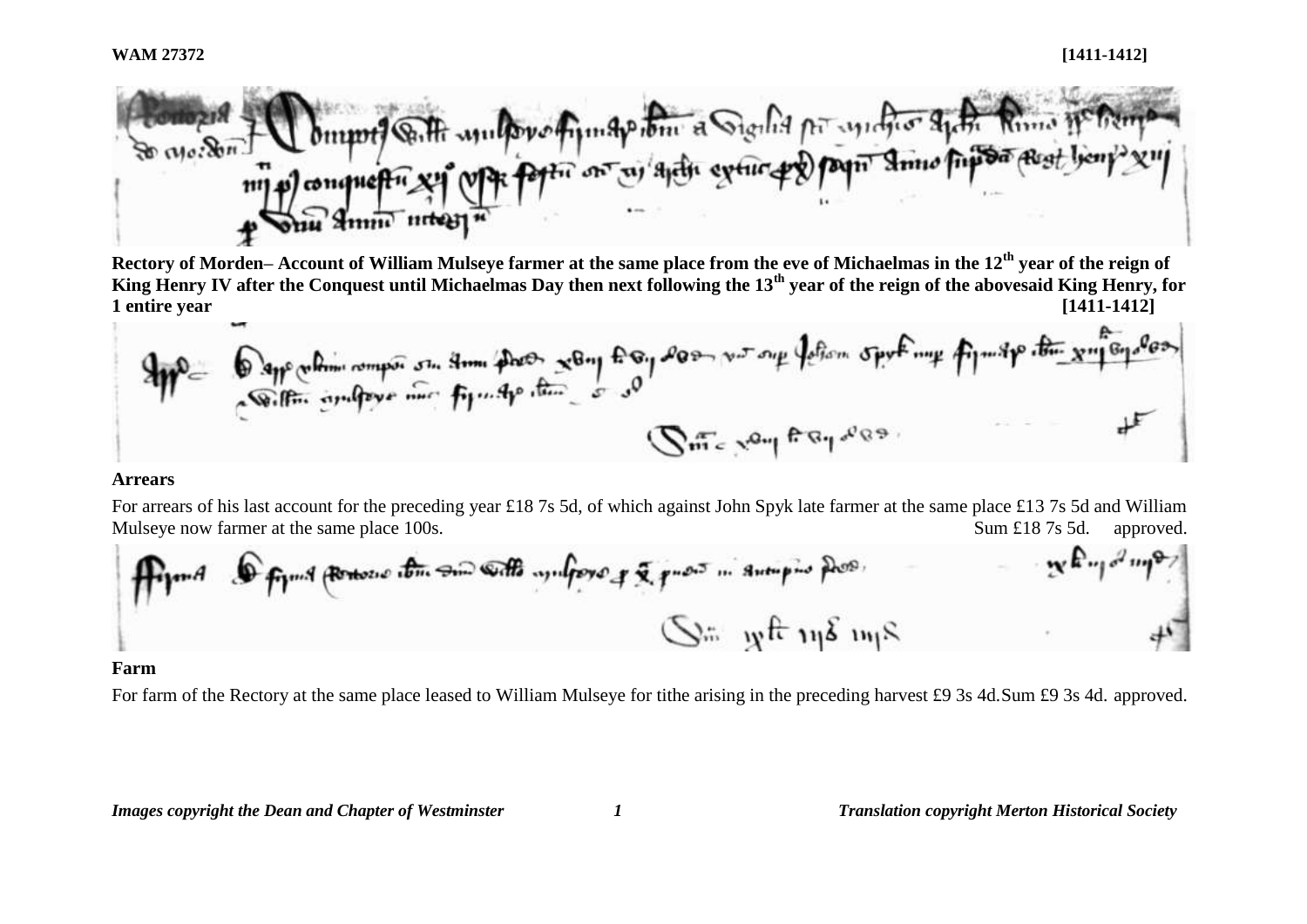

**Sum total of receipts with arrears £27 10s 9d. approved.**



### **Corn bought**

In 1 quarter wheat bought for pension of the Vicar at the same place 5s 4d. In 1 quarter beans bought for the same, 4s 8d. Sum 10s. approved.



# Pension paid **by warden**

Paid to the aforesaid Vicar for his pension granted to him by the lord Prior and convent as long as it pleases the same per year 20s.

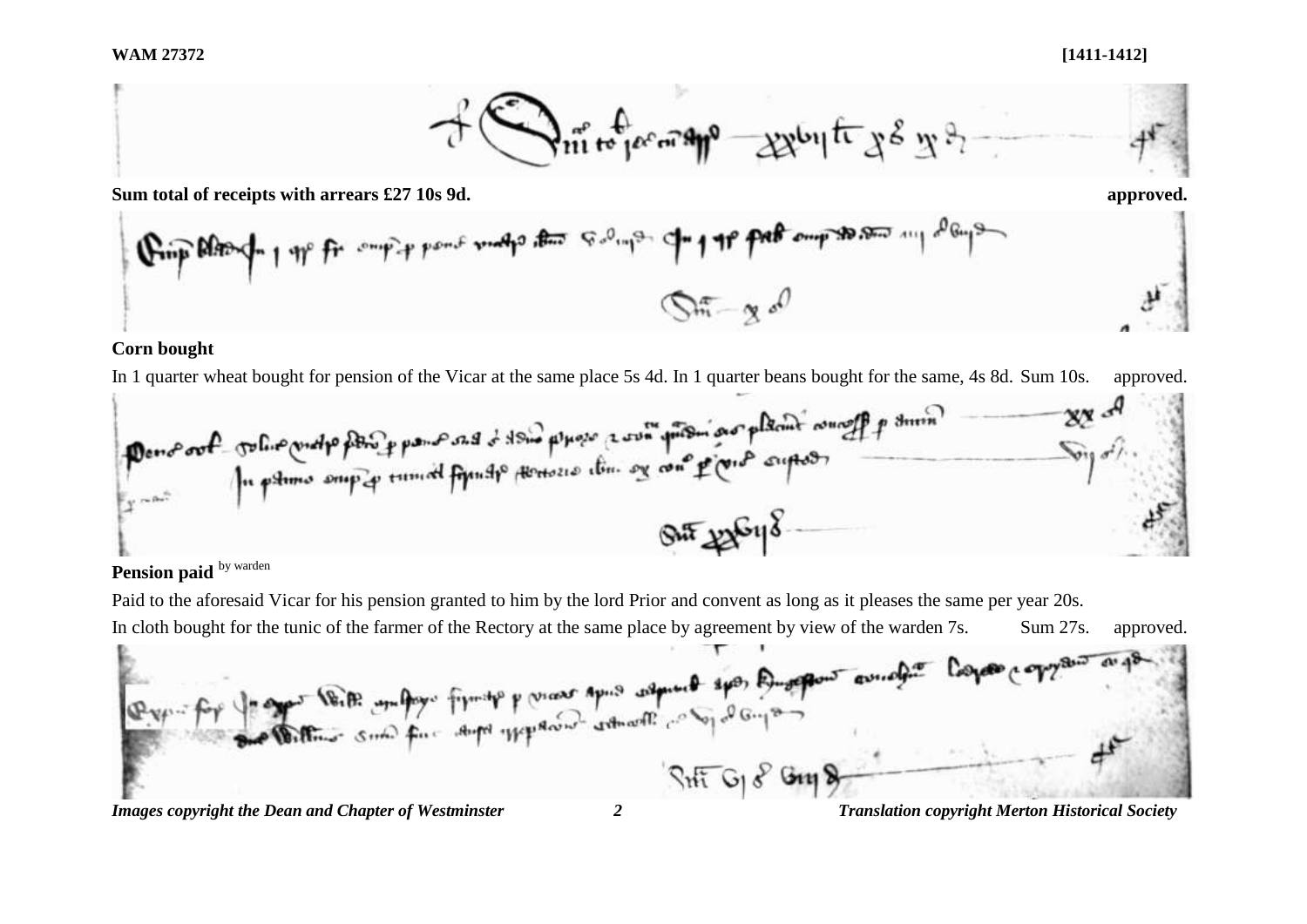**WAM 27372 [1411-1412]**

## **Foreign expenses**

In expenses of William Mulseye, farmer, at times at Chapter at Kingston, Cobham [?*Coveh'm*?], Leatherhead and Croydon because the said

William was summoned because of the disrepair of the chancel, 6s 8d. Sum 6s 8d.<br>
We will will allow the space of the disrepair of the chancel of the chancel of the chancel of the space of the chancel of the space of the ch the lit for significant surpress of when I was by the paper of the lit office as galaxies of phonographs shisting the soft xxth bing **Sum of all expenses and payments 43s 8d. And he owes £25 7s 1d. Cash delivered** Of which is allowed to the same 40s which John Spyk late farmer at the same place delivered to Roger Cretton late treasurer by 1 tally. And to the same 51s 6¼d which William Mulseye farmer at the same place delivered to brother Richard Harwdon warden by 1 tally. And to the same 7s 5d by the said John Spyk late farmer at the same place by grace of the lord Prior and discretion of the auditors. And he owes £20 8s 1¾d. Which arrears, however, will be charged in the account following. *Quietus* And so he is quit in respect of this.  $0.5$ llon (per d'une vite **Of which against** {John Spyk late farmer at the same place £11.

*Images copyright the Dean and Chapter of Westminster 3 Translation copyright Merton Historical Society*